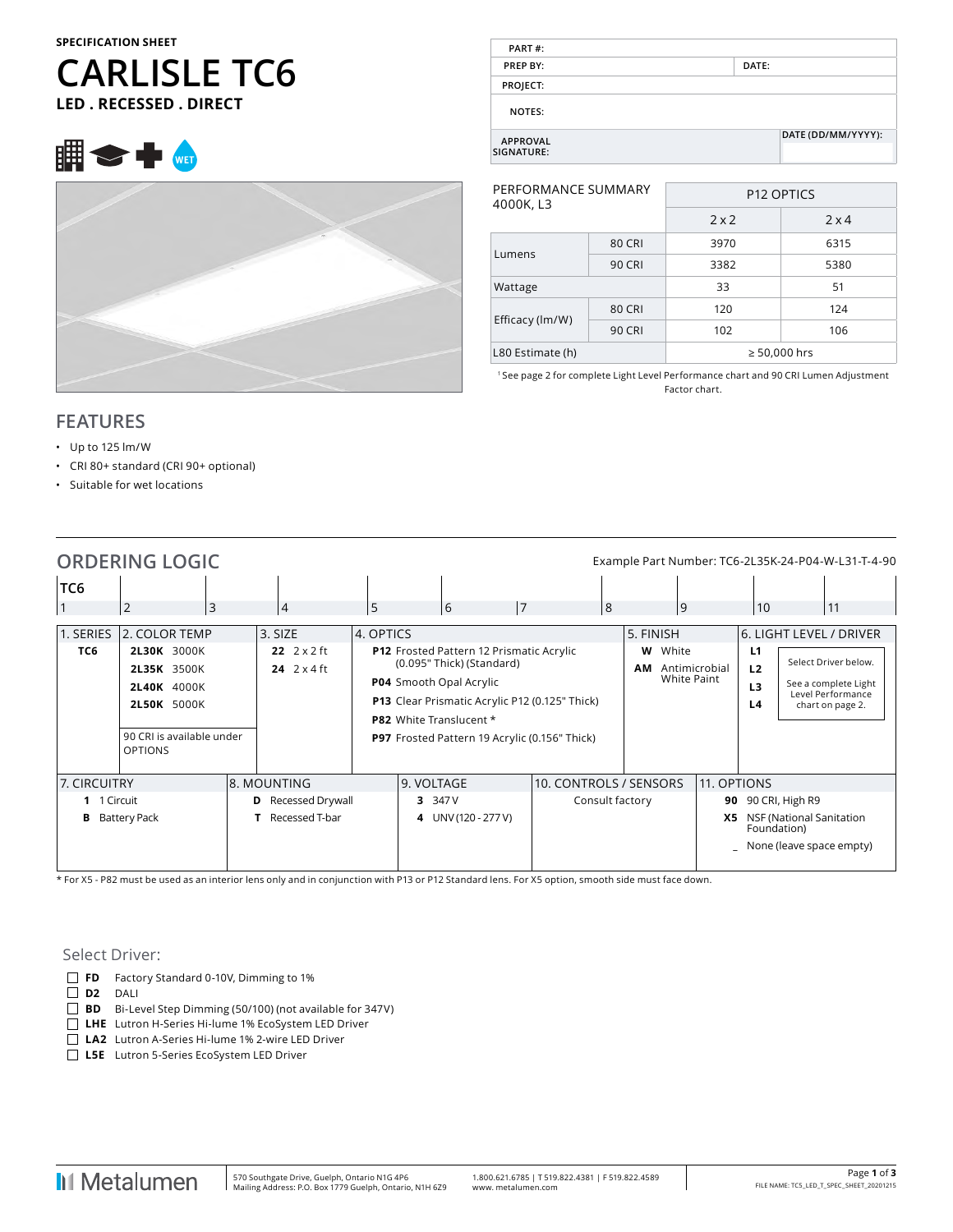### **Light Level Performance** at 4000K, P12 Optics

|              |                |        | <b>80 CRI</b>                 |     | <b>90 CRI</b> |         |                    |  |  |
|--------------|----------------|--------|-------------------------------|-----|---------------|---------|--------------------|--|--|
| Size         | Light<br>Level | Lumens | Efficacy<br>Wattage<br>(lm/W) |     | Lumens        | Wattage | Efficacy<br>(lm/W) |  |  |
|              | L1             | 2687   | 22                            | 122 | 2289          | 22      | 104                |  |  |
| 2x2          | L2             | 3599   | 30                            | 120 | 3066          | 30      | 102                |  |  |
|              | L3             | 3970   | 33                            | 120 | 3382          | 33      | 102                |  |  |
|              | L4             | 4596   | 41                            | 112 | 3916          | 41      | 96                 |  |  |
|              | L1             | 4010   | 32                            | 125 | 3417          | 32      | 107                |  |  |
|              | L2             | 4863   | 39                            | 125 | 4143          | 39      | 106                |  |  |
| $2 \times 4$ | L3             | 6315   | 51                            | 124 | 5380          | 51      | 105                |  |  |
|              | L4             | 7720   | 64                            | 121 | 6577          | 64      | 103                |  |  |
|              | L5             | 9037   | 78                            | 116 | 7700          | 78      | 99                 |  |  |

### **Lumen Adjustment Factor**

| Color Temp | 80 CRI | 90 CRI |
|------------|--------|--------|
| 3000K      | 0.984  | 0.880  |
| 3500K      | 1.000  | 0.875  |
| 4000K      | 1.032  | 0.879  |

## **CROSS SECTIONS & DIMENSIONS**





| Model<br>Configuration |          | R       |         |
|------------------------|----------|---------|---------|
| 2x2                    | 22 5/16" | 23 3/4" | 23 3/4" |
| $2 \times 4$           | 46 5/16" | 47 3/4" | 23 3/4" |

### **SPECIFICATIONS**

Due to the Continuous Improvement Policy at Metalumen, we reserve the right to change our specifications without notice.

**Housing:** Die-formed and spot welded, steel housing assembly and 20 **CRI:** 80+ CRI. 90 CRI is an option. gauge steel door frame.Triple gasketed **Lumen Maintenance:** At an ambient with sealed lens, gasketed door frame assembly and gasketed housing flange. **Optical System:** One piece perimeter door frame with inverted frosted, prismatic pattern #12, sealed acrylic lens. Other lenses available (see

options).

operating temperature of 35°C, the LED lifetime expectancy is ≥ 50 000hrs at L80.

**Finish:** White, polyester powder painted housing. **Mounting:** Holes provided for

chain-mounting support to building structure. Lay-in type luminaire for exposed grid type acoustical ceiling structure and swing style mounting brackets for drywall ceiling installation.

**Electrical:** Long life LEDs coupled with high efficiency drivers provide quality illumination.

**Drivers:** Standard low voltage dimming (0-10V). **Approvals:** Tested in accordance to IESNA LM-79. cULus listing pending. IC rated. **Environment:** Suitable for wet locations.

## **WARRANTY**

Metalumen will warrant defective luminaires for 5 years from date of purchase. Warranty is valid if luminaire is installed and used according to specification. If defective, Metalumen will send replacement boards or drivers at no cost along with detailed replacement instructions and instructions on how to return defective components to Metalumen.